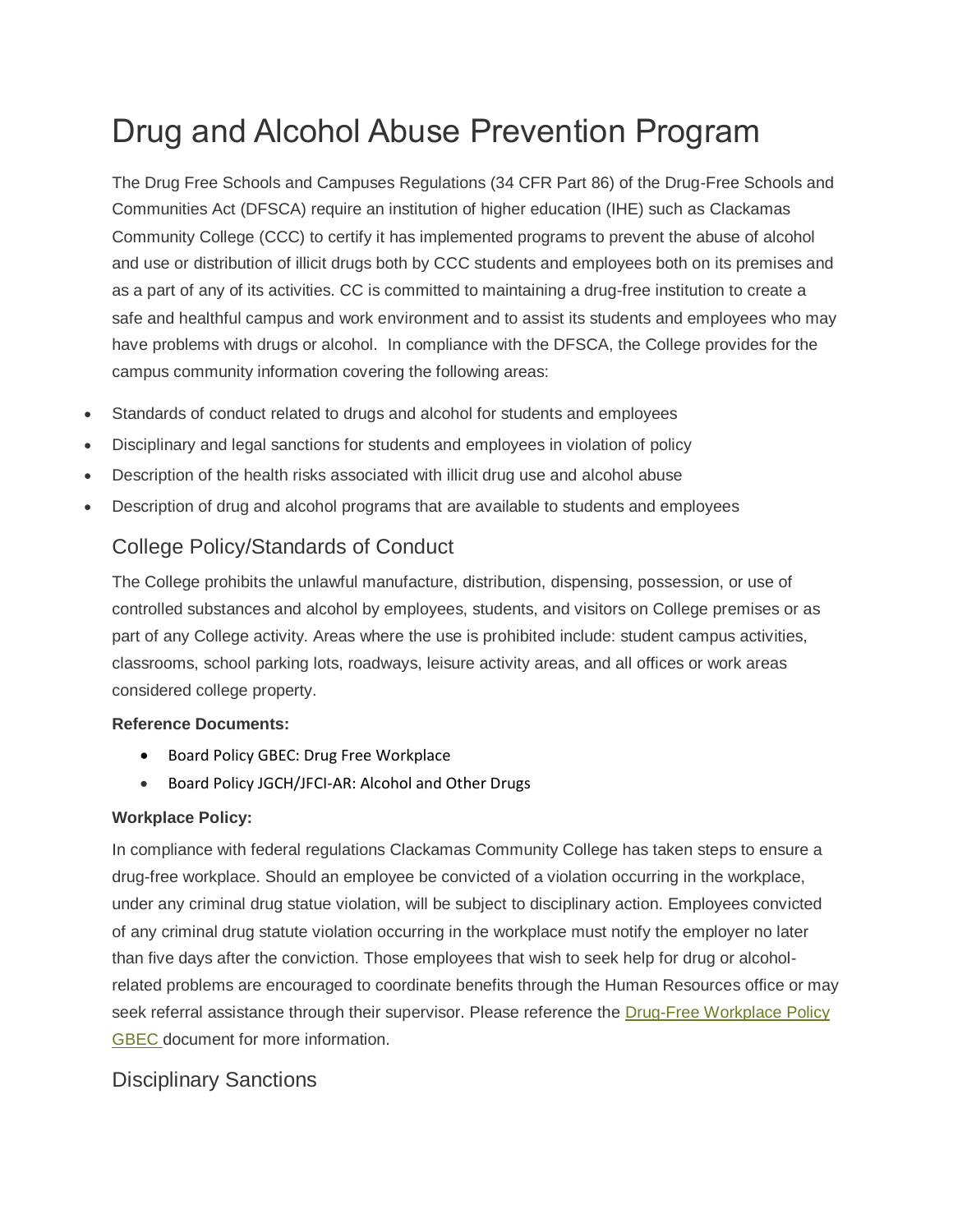#### **College Sanctions**

The College response to alcohol abuse and illegal drug activity by employees or students on a caseby-case basis. Details of each case are taken into consideration along with the outcome of any legal action against the individual. in addition to any penalties under federal and state law, employees and students found to be in violation of this policy may be subject to disciplinary sanctions consistent the [CCC Student Handbook](https://www.clackamas.edu/docs/default-source/general-forms-and-documents/studenthandbook.pdf?sfvrsn=53b3b468_12) or the [CCC Employee Handbook](https://www.clackamas.edu/about-us/ccc-jobs/employee-and-supervisor-information), and provisions of federal, state, and local laws. Sanctions imposed by the College can range from a warning or disciplinary action up to and including termination of employment or expulsion from school. Other potential sanctions may include referral for prosecution and may require participation in approved drug and/or alcohol abuse assistance or rehabilitation program. Additionally, the law requires the College to report to a federal agency any employee convicted of violating a criminal drug statue if the employee is involved in work supported by that federal agency.

#### **State of Oregon Sanctions**

#### *Alcohol*

**Minor in Possession:** Any attempt to purchase or be in possession of alcohol by a person under 21 years is a class B violation. Penalties set forth in ORS 471.430 (link)

For the purposes of the Oregon Driving Under the Influence of Intoxicants statutes, for a person under 21 years of age, any amount of alcohol in the blood constitutes being under the influence of intoxicating liquor (class A misdemeanor).

#### *Marijuana*

Note: Due to changes in state laws regarding Marijuana, this information is currently under review and will be updated upon confirmation of updated information.

**Delivery for consideration**(selling, dealing, or bartering): Class B felony **Delivery not for consideration** (less than one ounce): Class A misdemeanor **Delivery not for consideration** (less than 5 grams): Violation **Unlawful possession** (less than one ounce): Violation **Unlawful possession** (more than one ounce): Class B felony

#### *Controlled Substances*

In Oregon, penalties for possession and distribution are determined by the Controlled Substance Schedule on which the drug appears. Examples from the drug schedules appear below. (note: Most drugs appear on the same federal and state schedule).

**Schedule I:** Heroin, LSD, Ecstasy, Peyote, Mescaline, Psilocybin Manufacture or distribution: Class B felony Unlawful possession: Class A felony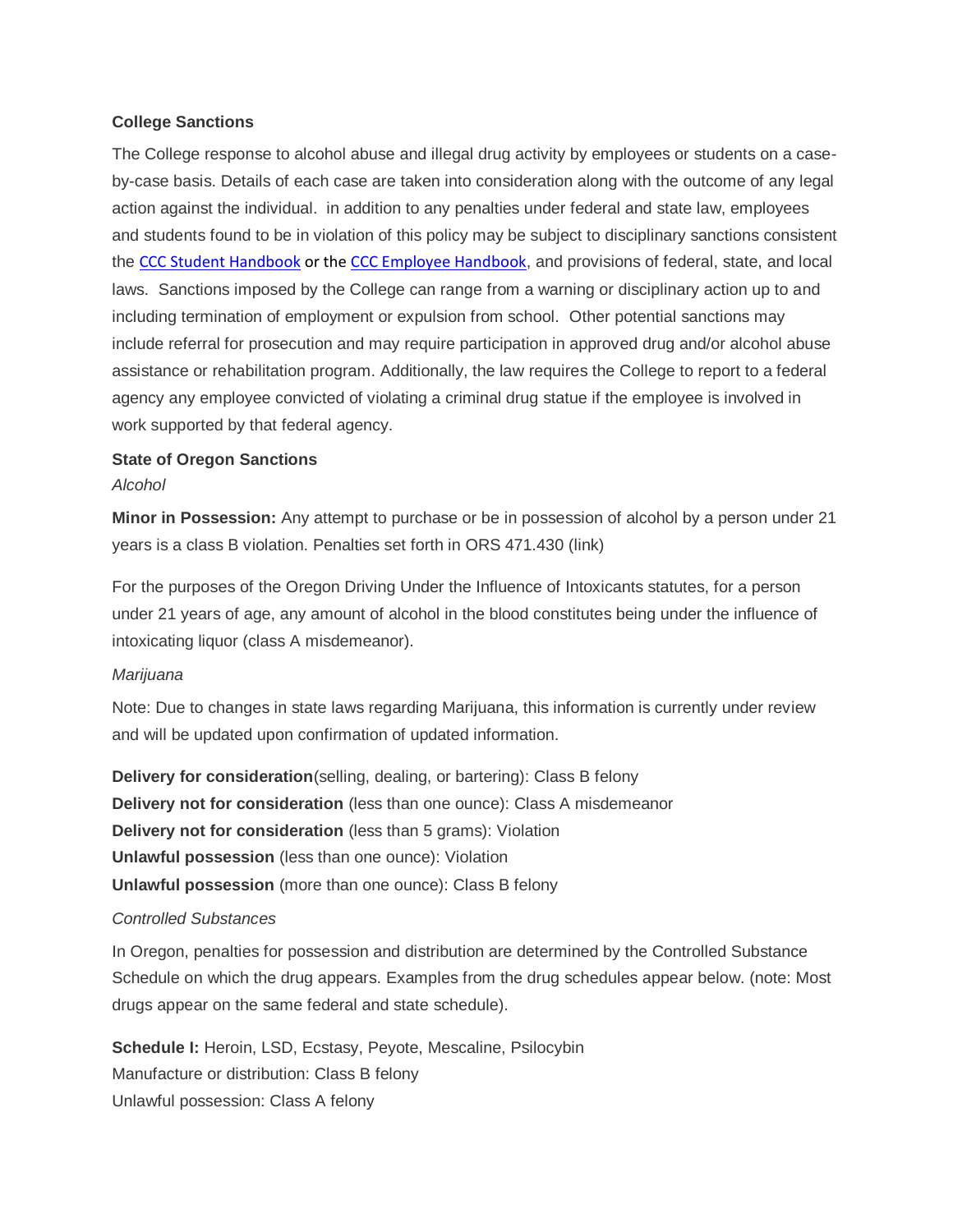**Schedule II:** Opium, Cocaine, Methamphetamine, Amphetamine, PCP Manufacture or Distribution: Class B felony Unlawful possession: Class C felony

**Schedule III:** Depressants, Vicodin, Anabolic Steroids, Codeine, Testosterone Manufacture or distribution: Class C felony Unlawful possession: Class A misdemeanor

**Schedule IV:**Valium, Xanax, Phenobarbital Manufacture or distribution: Class B felony Unlawful possession: Class C misdemeanor

**Schedule V:** Other less dangerous prescription drugs/small amounts of some drugs Manufacture or distribution: Class C misdemeanor Unlawful possession: Violation

For more information on State Laws and Sanctions, please refer directly to [Oregon ORS](file:///Q:/DAAPP/State%20ORS%20-%20Penalties.pdf)PDF475.752 – 475.935: [https://www.oregonlegislature.gov/bills\\_laws/ors/ors475.html](https://www.oregonlegislature.gov/bills_laws/ors/ors475.html)

#### **Federal Sanctions**

The federal system establishes sanctions for possession and distribution of a controlled substance, based on the schedule of the drug and the amount involved. In addition, the statutory sanctions for possession and distribution are subject to the "Sentencing Guidelines for U.S. Courts." Imposition of the guidelines may lead to higher offense levels and, thus, stricter penalties than otherwise indicated. Courts must make adjustments in the offense level for victim-related considerations, the defendant's role in the offense, multiple counts, obstruction, and acceptance of responsibility, Finally, the guidelines establish sentences for each offense based on the defendant's criminal history. Federal penal sanctions range from manufacture, distribution, or trafficking of large amounts of heroin, cocaine, PCP, methamphetamine, Schedule I and II hallucinogens, marijuana, hashish, or any of their derivatives (30 years to life, regardless of the defendant's criminal history) to possession of any Schedule III-V drug if the defendant has the lowest level of criminal history (0-4 months).

Further, if serious injury or death results from the crime, minimums of up to 10 years (serious injury) and 20 years (death) plus a fine of up to \$4 million may be added. These penalties may be doubled for defendants with past felony drug convictions. Finally, penal sanctions in the federal system are "real time" with reductions in sentences only for good behavior.

For a more detailed list of offenses and sanctions please visit, [https://www.deadiversion.usdoj.gov/21cfr/21usc/index.html,](https://www.deadiversion.usdoj.gov/21cfr/21usc/index.html) Part D: Offenses and Penalties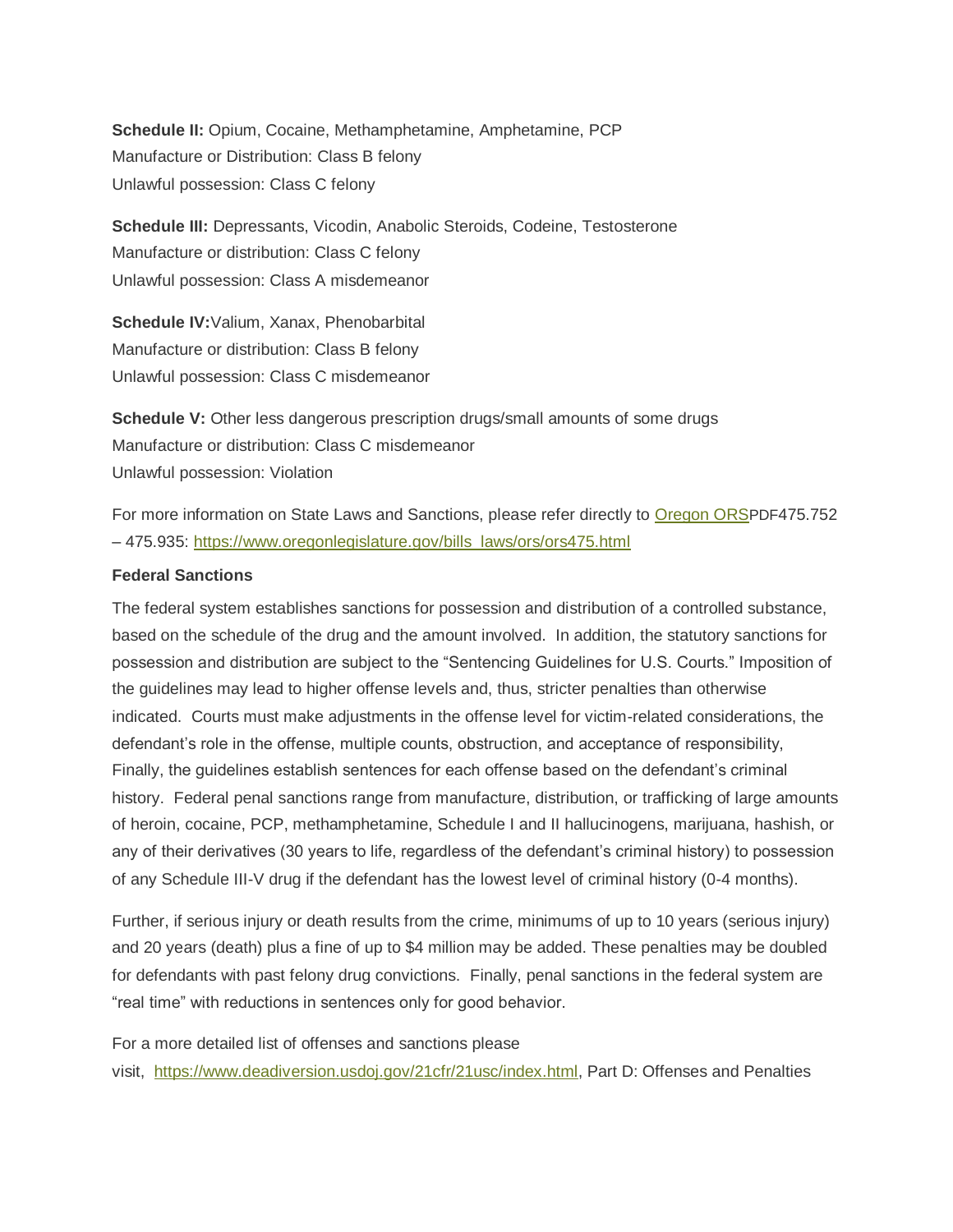### Health Risks

Г

Substance abuse may result in a wide array of serious health and behavioral problems. Alcohol and drugs are toxic to the human body. In addition to the problem of toxicity, contaminant poisonings often occur with illegal drug use. HIV infection with intravenous drug use is a prevalent hazard. Acute health problems may include heart attack, stroke, and sudden death, which can occur for first time cocaine users. Long lasting effects caused by drug and alcohol abuse can cause problems such as disruption of normal heart rhythm, high blood pressure, leaks of blood vessels in the brain, bleeding and destruction of brain cells, possible memory loss, infertility, impotency, immune system impairment, kidney failure, cirrhosis of the liver, and pulmonary damage. Drug use during pregnancy may result in fetal damage and birth defects causing hyperactivity, neurological abnormalities, and developmental difficulties.

Τ

| Alcohol                                                                                                        | toxic psychosis, physical dependence, neurological and<br>liver damage, fetal alcohol syndrome, impaired<br>judgment                                         |
|----------------------------------------------------------------------------------------------------------------|--------------------------------------------------------------------------------------------------------------------------------------------------------------|
| Amphetamines and<br>Methamphetamines<br>(Adderall) uppers, speed, crank                                        | loss of appetite, delusions, hallucinations, heart<br>problems, hypertension, irritability, insomnia, toxic<br>psychosis, rebound depression                 |
| <b>Barbiturates</b><br>barbs, bluebirds, blues                                                                 | severe withdrawal symptoms, possible convulsions,<br>toxic psychosis, depression, physical dependence,<br>impaired judgment                                  |
| Benzodiazepines<br>(Valium, Xanax, Ativan,<br>Dalmane, Rohypnol) benzos,<br>downers, sleepers, tranqs, roofies | impaired judgment, sedation, panic reaction, seizures,<br>psychological dependence, physical dependence                                                      |
| Cocaine & Cocaine freebase<br>coke                                                                             | loss of appetite, depression, weight loss, seizure, heart<br>attack, stroke, hypertension, psychosis, chronic cough,<br>nasal passage injury, hallucinations |

Additional health risks can include: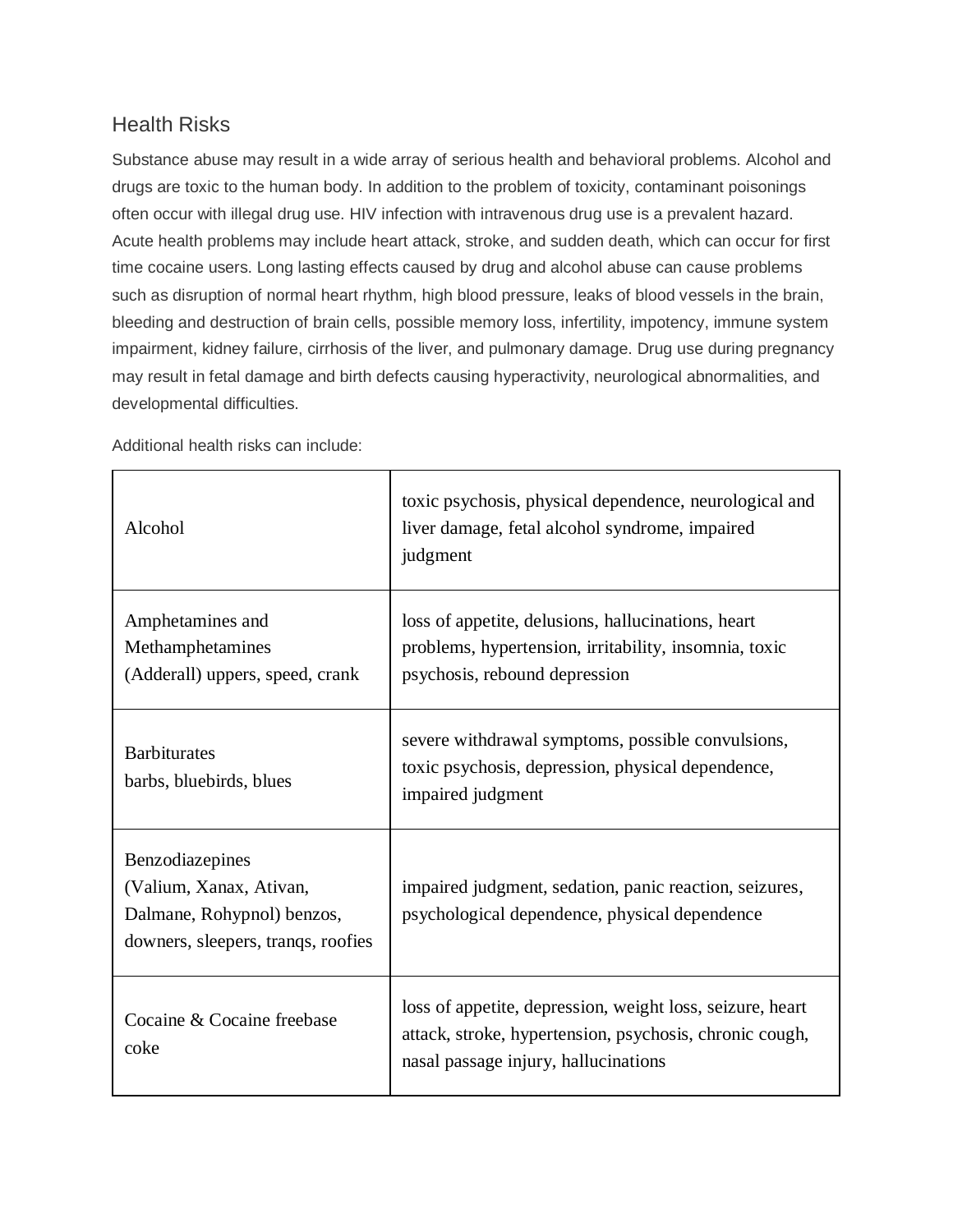| Codeine                                                           | physical dependence, constipation, loss of appetite,<br>lethargy, respiratory depression                                                          |
|-------------------------------------------------------------------|---------------------------------------------------------------------------------------------------------------------------------------------------|
| Heroin                                                            | physical dependence, constipation, loss of appetite,                                                                                              |
| H, junk, smack                                                    | lethargy, respiratory depression                                                                                                                  |
| <b>Inhalants</b><br>ames, gas, laughing gas, poppers,<br>snappers | psychological dependence, psychotic reactions,<br>confusion, frozen airway, sudden death                                                          |
| <b>LSD</b><br>Acid                                                | may intensify existing psychosis, panic reactions, can<br>interfere with psychological adjustment and social<br>functioning, insomnia, flashbacks |
| MDA, MDMA, MOMA                                                   | same as LSD, sleeplessness, nausea, confusion,                                                                                                    |
| ecstasy, xtc                                                      | increased blood pressure, sweating, paranoia                                                                                                      |
| Marijuana (THC, cannabis)                                         | bronchitis, conjunctivitis, mood swings, paranoia,                                                                                                |
| pot, grass, dope, weed, joints                                    | lethargy, impaired concentration                                                                                                                  |
| Mescaline (peyote cactus)                                         | may intensify existing psychosis, hallucinations at high                                                                                          |
| mesc, peyote                                                      | dose                                                                                                                                              |
| Methaqualone<br>Ludes                                             | coma, convulsions                                                                                                                                 |
| Morphine                                                          | physical dependence, constipation, loss of appetite,                                                                                              |
| M, morf                                                           | lethargy                                                                                                                                          |
| <b>PCP</b>                                                        | psychotic behavior, violent acts, psychosis,                                                                                                      |
| crystal, tea, angel dust                                          | hallucinations at high dose                                                                                                                       |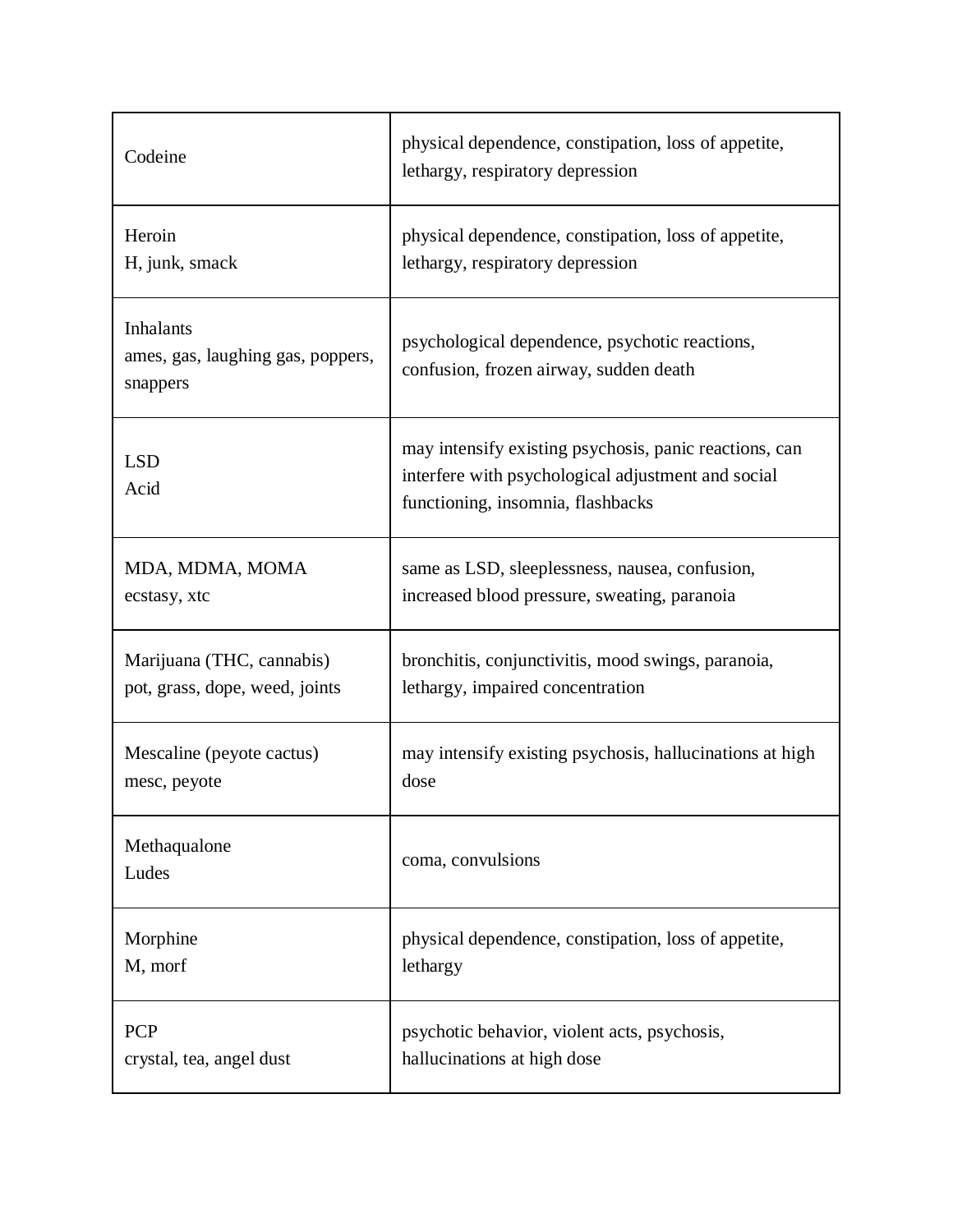| Psilocybin<br>magic mushrooms, shrooms | may intensify existing psychosis                                                                                                                                                                                                                                                                                                                       |
|----------------------------------------|--------------------------------------------------------------------------------------------------------------------------------------------------------------------------------------------------------------------------------------------------------------------------------------------------------------------------------------------------------|
| <b>Steroids</b><br>roids, juice        | cholesterol imbalance, acne, baldness, anger<br>management problems, masculinization of women,<br>breast enlargement in men, premature fusion of long<br>bones preventing attainment of normal height, atrophy<br>of reproductive organs, impotence, reduced fertility,<br>stroke, hypertension, congestive heart failure, liver<br>damage, depression |

For more information on the effects of specific substances visit, <https://www.dea.gov/druginfo/factsheets.shtml> and/or <https://www.samhsa.gov/atod>

## Drug and Alcohol Assistance and Resources

## Getting Help

Drug and Alcohol Programs Faculty or staff members who are concerned about substance use, abuse, and rehabilitation are strongly encouraged to contact their physicians, health plan, the Employee Assistance Program or the Department of Human Resources, which can refer them to appropriate resources (community or private agencies) that provide complete, confidential substance abuse counseling. Many health insurance plans provide coverage for substance abuse programs to address substance abuse and rehabilitation as well. Successful completion of an appropriate rehabilitation program, including participation in aftercare, may be considered as evidence of eligibility for continued or future employment. Students who are concerned about substance use, abuse, and rehabilitation are urged to contact the Counseling Center for referral.

- The college will provide access to EAP through Reliant Behavioral Health, as offered through OEBB. This Benefit is available to PT Faculty, as well.
	- o Our Reliant Behavioral Health group code is OEBB Reliant Behavioral Health Phone: 1-866-750-132
	- o [Reliant Behavioral](http://www.myrbh.com/) Health Website
	- o [10 Reasons to use the Employee Assistance Program](https://www.clackamas.edu/docs/default-source/about-us/hr-(jobs)/fringe-benefits/rbheaptop10reasonstousetheeapflyer2015.pdf?sfvrsn=f3f38b68_2)
	- o [EAP Brochure](https://www.clackamas.edu/docs/default-source/about-us/hr-(jobs)/fringe-benefits/eapbrochure.pdf?sfvrsn=fcf38b68_2)
- Other outside resources for faculty, staff, and students:
	- o [Find a Treatment Center in Your Community](http://alcoholism.about.com/cs/pro/a/blpro.htm *http:/www.alcoholscreening.org/Get-Help.aspx) (Nationwide)
	- o [Alcoholics Anonymous](http://www.portlandna.com/)
	- o [Al-Anon & Alateen Information](http://www.portlandna.com/)